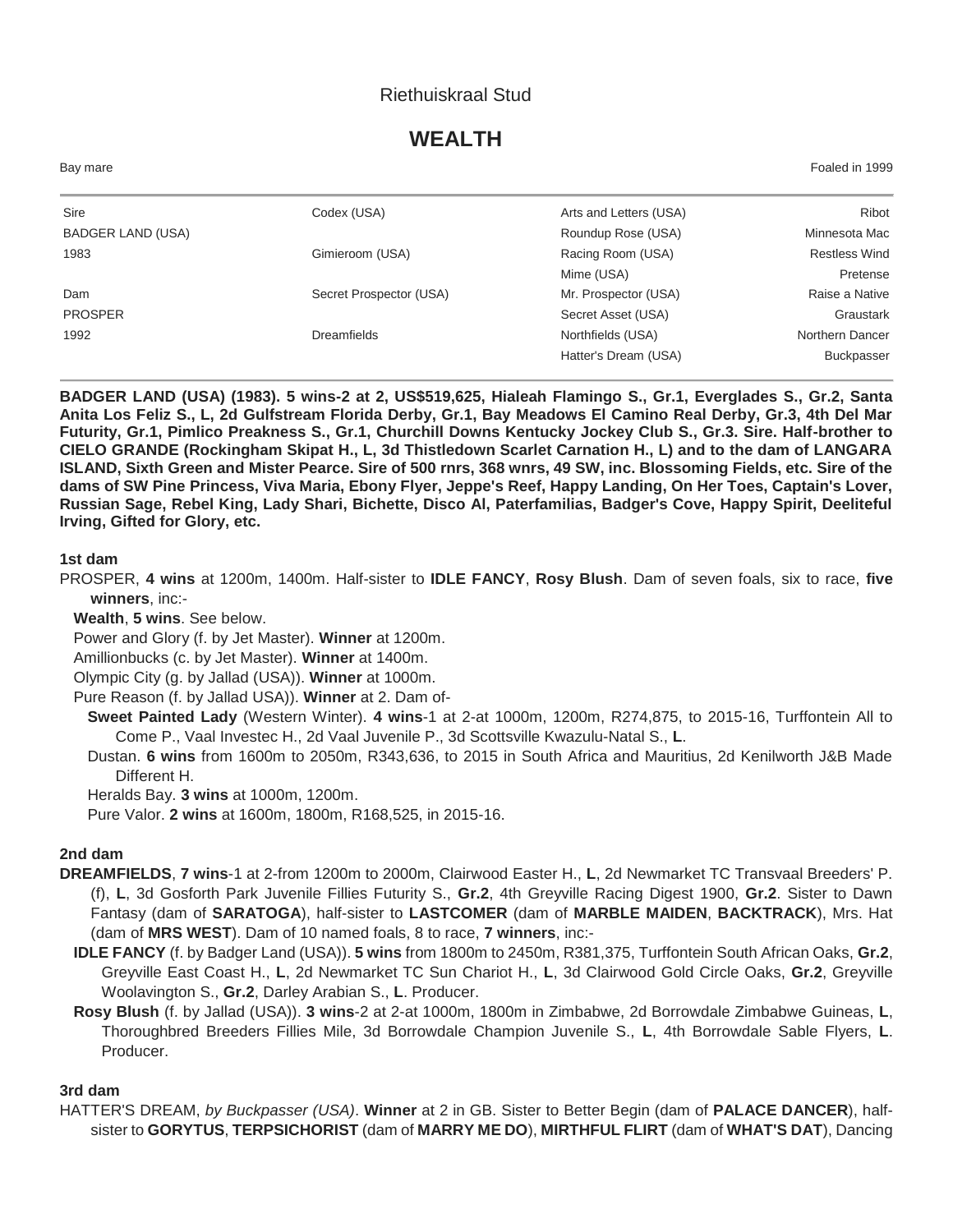Rags (dam of **DANCE ACCOUNT**), Gala Party (dam of **ULTRAMATE**), Vaslava (dam of **BIG MONDAY**). Dam of 13 foals, 9 to race, **8 winners**, inc:-

**DREAMFIELDS** (Northfields). **7 wins**. See above.

**LASTCOMER** (Kris). **4 wins**-1 at 2- in GB and Italy, Milan Premio Giovanni Falck, **L**, Premio Mottalciata, **L**, 2d Premio Roma Vecchia, **Gr.3**. Dam of-

**MARBLE MAIDEN** (Lead on Time). **5 wins** from 1600m to 1800m, Laurel All Along S., **Gr.2**, 2d Deauville Prix d'Astarte, **Gr.2**. Dam of-

**VERNOY** (Forty Niner). **2 wins**-1 at 2-at 1200m, 1600m, Saint-Cloud Prix Omnium II, **L**, 2d Longchamp Prix de la Porte Maillot, **Gr.3**.

Royal Secrets. **Winner** at 1m in GB. Dam of-

**SHEIKHZAYEDROAD** (Dubawi). **9 wins** from 1650m to 2800m, £207,579, US\$239,700, 1,631,315Dhs, to 2015- 16 in GB, Canada and U.A.E, Woodbine Northern Dancer Turf S., **Gr.1**, 3d Woodbine Canadian International S., **Gr.1**.

City Maiden. Unraced. Dam of-

**FIRST CITY** (Diktat). **3 wins**-1 at 2-at 1200m, 1600m in GB and U.A.E, Meydan Cape Verdi S., **Gr.2**, 2d Meydan Balanchine S., **Gr.2**, 3d Newmarket Falmouth S., **Gr.1**.

**BACKTRACK** (Caerleon). **5 wins** from 1600m to 2000m, Milan Premio Carlo Porta, **L**. Sire.

Latifolia. Placed in GB. Dam of-

**Danseuse d'Etoile** (Highest Honor). **Winner** at 2, Longchamp Prix du Casino de Royan, 2d Longchamp Prix Marcel Boussac, **Gr.1**, Maisons-Laffitte Prix Isola Bella, **L**. Dam of-

**LELOUCH** (Zenno Rob Roy). **6 wins**-1 at 2-from 1600m to 2600m, 189,351,000¥, Tokyo Copa Republica Argentina, **Gr.2**, 2d Tokyo Meguro Kinen, **Gr.2**, 3d Tokyo Copa Republica Argentina, **Gr.2**.

Dawn Fantasy. **2 wins** at 1400m. Dam of-

**SARATOGA** (All Fired Up). **6 wins**-1 at 2-from 1200m to 1600m, R373,160, Vaal Nijinsky H., **L**, 2d Gosforth Graham Beck H., **L**.

Indecent Proposal. **2 wins**-1 at 2-at 1300m, 1400m. Dam of-

**RUNAWAY MAN** (Goldkeeper). **3 wins** at 2, R291,375, Turffontein Protea S., **Gr.3**, Storm Bird S., **L**.

Woman of Honour. **2 wins** at 1100m in Zimbabwe. Dam of-

**PRINCIPLED MAN** (Windrush). **5 wins**-2 at 2-from 1200m to 1600m, R180,653, to 2015-16 in South Africa and Zimbabwe, Borrowdale Ipi Tombe S., **L**, 3d Borrowdale Gold Cup Sprint, **L**, Turffontein Bet on Rugby Live H. In Your Dreams. **Winner** at 1400m. Dam of-

Ember Dream. **2 wins**-1 at 2-at 1000m, 1200m. Dam of-

**JAMAICAN DREAM** (Lizard Island). **6 wins**-2 at 2-at 1400m, 1500m, R455,630, Kenilworth JWS Langerman H., **Gr.3**, Cape Classic, **Gr.3**, 2d Kenilworth Merchants S., **Gr.2**.

Mrs. Hat. **Winner** in U.S.A. Dam of-

**MRS WEST** (Gone West). **2 wins** at 2 in GB and Italy, Milan Premio Novella, **L**. Dam of-

Sha Hearah. Unraced. Dam of-

**SEACRETTINA** (Sea of Secrets). **2 wins** at 2, Lone Star Silver Spur S., **L**, 2d Remington Clever Trevor S., **L**.

**Jalanpur** (Hagley). **3 wins**-1 at 2-at 1200m, 1400m, 3d Rome Premio Aringo, **L**. Producer.

**Plume Poppy** (Hagley). **3 wins**-1 at 2- in GB and U.S.A, 2d Golden Gate Orinda H., **L**. Producer.

Fitnah. **3 wins** from 1m to 9f, Aqueduct Allowance-twice. Dam of-

- **DREAMS GALLORE** (Silver Ghost). **5 wins**-2 at 2-from 6f to 9f, US\$588,615, Belmont Mother Goose S., **Gr.1**, 2d Kentucky Oaks, **Gr.1**. Producer.
- **ABSENT FRIEND** (Runaway Groom). **8 wins** from 1m to 8½f, US\$367,069, 7,700Dhs, Oaklawn Essex H., **Gr.3**, 3d Lone Star Park H., **Gr.3**, Oaklawn Razorback H., **Gr.3**.
- **FATEFUL DREAM** (Distant View). **5 wins**-1 at 2-from 1600m to 1700m, 92,000fr., US\$280,431 in France and U.S.A, Hollywood Inglewood H., **Gr.3**, 2d Bay Meadows Breeders' Cup H., **Gr.3**, 3d Hollywood American H., **Gr.2**.

Fantail. Placed at 2 & 3, 3d Longchamp Prix de Croissy, Saint-Cloud Prix Louqsor. Dam of-

**EXCELLTASTIC** (Exceed and Excel). **6 wins**-1 at 2-from 1400m to 1800m, A\$400,506, SAJC Port Adelaide Guineas, **L**, 2d MRC Autumn Classic, **Gr.2**, 3d AJC Spring Champion S., **Gr.1**.

#### Witch's Hat. Unraced. Dam of-

**HALLEY'S COMET** (Star of Cozzene). **6 wins**-1 at 2-at 1000m, 1200m, 143,435,000¥, Sapporo Hokkaido Sprint Cup, **Jpn-3**, 3d Morioka Cluster Cup, **Jpn-3**.